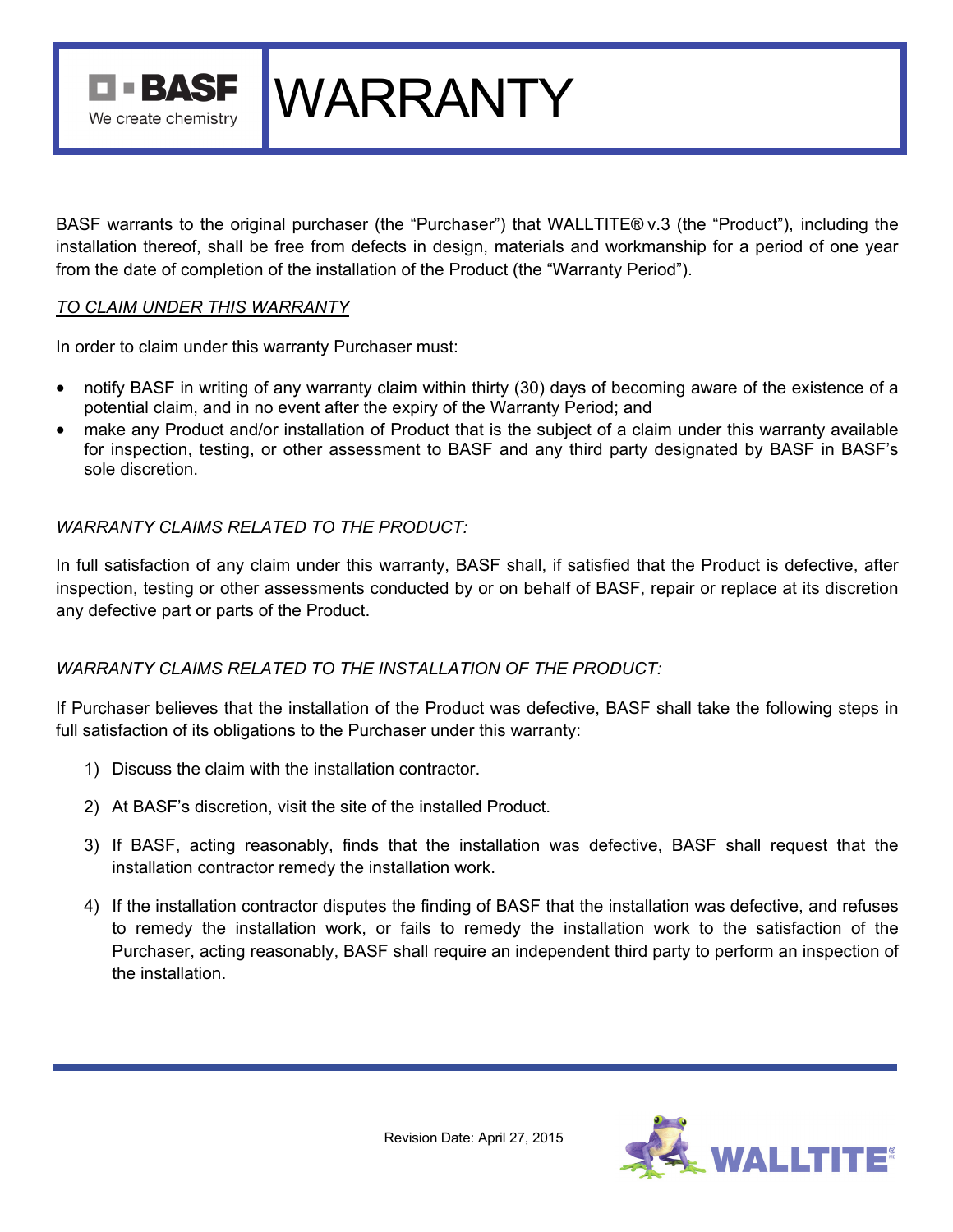- 5) If the third party's inspection confirms that the installation of the Product or the attempted remedy of the installation, as applicable, was defective, BASF shall require that the installation contractor remedy the installation deficiency.
- 6) If the installation contractor refuses to remedy the installation deficiency, or fails to correct the installation deficiency to the satisfaction of the Purchaser, acting reasonably, BASF shall pay up to a maximum amount of twenty-five thousand dollars (\$25,000.00) CDN for remediation of the installation deficiency by another installation contractor selected by BASF.

Purchaser is responsible for all costs, fees and expenses associated with or arising out of the dismantling, moving or removing, re-installation of walls, fixtures, or any other part of a building or other structure undertaken to satisfy a claim under this warranty. Such costs, fees, and expenses include but are not limited to: labour costs, material costs, costs of installing or re-installing drywall, paint costs, furniture moving costs, lodging costs, and costs of clean up and remediation.

# **OTHER THAN AS STATED HEREIN, BASF MAKES NO WARRANTY, REPRESENTATION OR CONDITION OF ANY KIND, EXPRESS OR IMPLIED, WRITTEN OR ORAL, BY FACT OR LAW, AND BASF EXPRESSLY DISCLAIMS ALL REPRESENTATIONS, CONDITIONS AND WARRANTIES OF FITNESS FOR A PARTICULAR PURPOSE OR USE, MERCHANTABILITY OR THOSE ARISING FROM STATUTE.**

The sole obligation and liability of BASF to the Purchaser for any claim, other than warranty claims, in any way related or connected to the Product or installation of the Product shall be for actual and direct damages only and shall not, in any event, exceed in the aggregate the purchase price paid by the Purchaser for the installed Product.

In no event shall BASF be liable for losses, expenses or damages related to mental distress, the loss of comfort, enjoyment, convenience, wages, or savings, or for any indirect, special, consequential, incidental, aggravated, punitive or exemplary losses, damages or expenses, even if BASF has been advised of or is aware of the possibility of such losses, expenses or damages.

The limitations, exclusions and disclaimers set out herein shall apply irrespective of the nature of the cause of action or claim, including but not limited to breach of contract, tort (including negligence) or any other legal theory and shall survive termination of the warranty.

# **Notwithstanding the generality of the limitations, exclusions, and disclaimers set out herein, this warranty specifically excludes any defect in the Product or installation due to:**

- Natural causes including but not limited to lightning, earthquake, hurricane, tornado, fire, and acts of God;
- Movement of the structure resulting in stresses on the Product which exceed BASF's published standards for the Product, whether due to structural settlement, design or other factors**;**
- Defects in the underlying substrate;
- Mechanical damage caused by external forces;
- Application of any substance to the Product not specifically approved by BASF;
- Installation of the Product by persons not approved by BASF to install the Product; or

Important! The information, data and products presented herein are based upon information reasonably available to BASF Canada at the time of publication, and are presented in good faith, but are not to be construed as guarantees or warranties, express or implied, regarding performance or results to be obtained from use nor that said information, data or products can be used without infringing patents of third parties. You should thoroughly test any application, and independently determine satisfactory performance before commercialization.